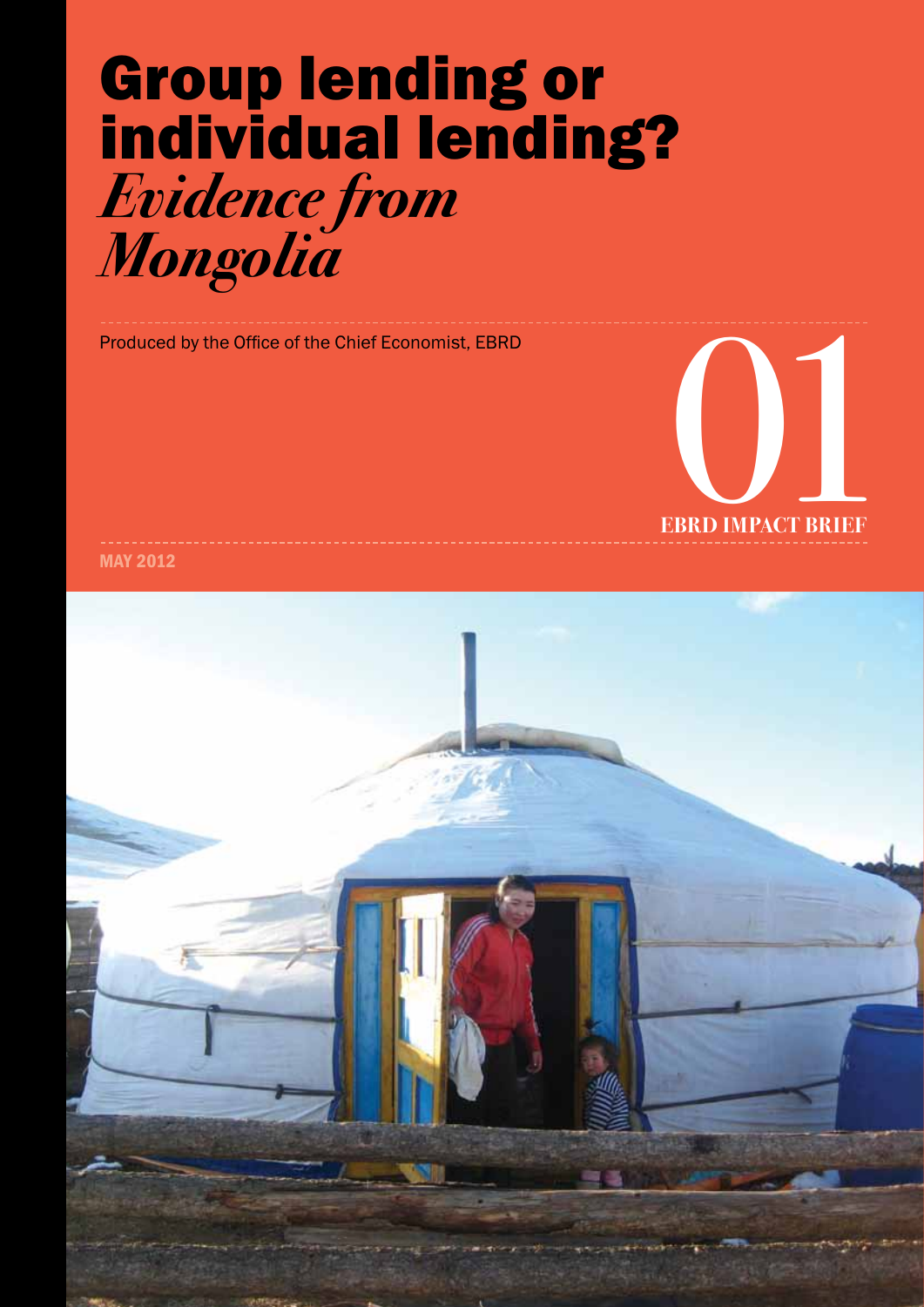## <span id="page-1-0"></span>Assessing the impact of different *lending techniques*

Microfinance institutions across the world are moving from group lending to individual lending. Yet there is not much rigorous evidence on how these types of microcredit affect borrowers, and this makes it difficult to either substantiate or challenge such a strategic move. This EBRD Impact Brief presents some such evidence from a recent randomised field experiment in Mongolia.<sup>1</sup>

**1**

The ability of microcredit to combat poverty remains hotly debated. After years of rapid growth, various microfinance institutions have been struggling with increased repayment problems among their borrowers. Scepticism has also been fuelled by a small number of randomised field experiments which show that the capacity of microcredit to lift people out of poverty might be less than previously thought.

In a nutshell, while evidence suggests that microcredit may reduce liquidity constraints, help families cope with economic shocks and encourage entrepreneurship, the ultimate impact on poverty indicators, such as income and consumption, remains ambiguous.

> Learning about the impact of microcredit is also important because the microfinance industry itself is changing. A number of leading institutions have moved from joint-liability lending, as pioneered by Grameen Bank in the 1970s, to individual lending. Under joint liability, small groups of borrowers are responsible for the repayment of each other's loans. Group members are treated as being in default if at least one of them does not repay and all members are then denied subsequent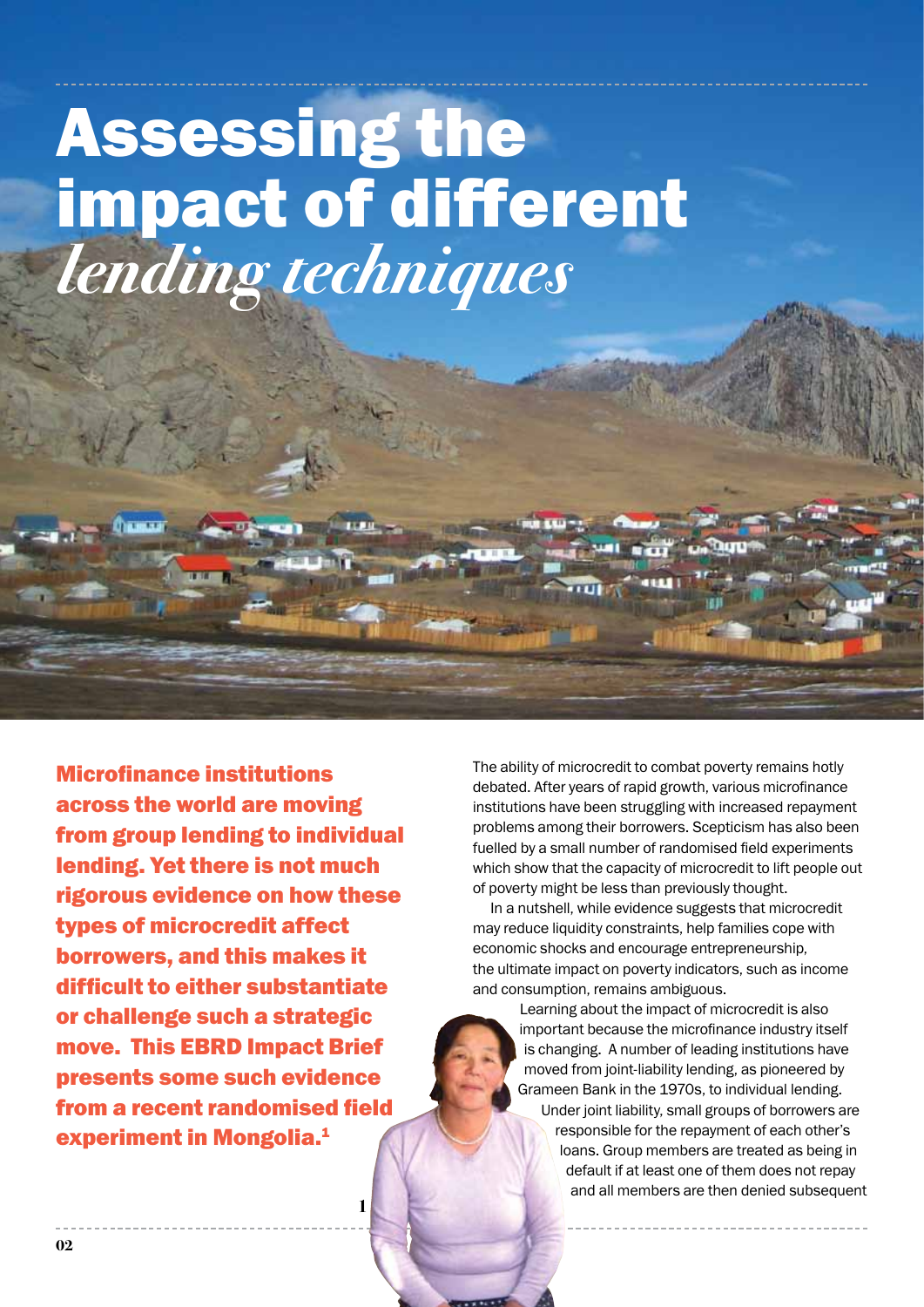<span id="page-2-0"></span>



**1:** Over 1,000 rural Mongolian women participated in the experiment **2:** Tsetserleg, capital of Arkhangai province **3:** Group borrowers, Ikhtamir village, Arkhangai province **4:** Poor, female borrowers are an underserved market in rural Mongolia



loans. Group lending typically involves time-consuming repayment meetings and relies heavily on social pressure, making it onerous for borrowers. To make their lending products more attractive and less burdensome, and to make sure that potentially good borrowers are not discouraged from applying for loans, microfinance institutions are increasingly moving from joint to individual lending.

Somewhat surprisingly, very little evidence exists of the merits of individual and group lending in terms of borrower impact. This Impact Brief summarises some such evidence from a randomised field experiment in rural Mongolia. The study was undertaken by the EBRD in collaboration with Mongolia's XacBank and the Institute for Fiscal Studies in London.

### For more information visit:

### <www.xacbank.mn> <www.ebrd.com/pages/research/economics>

\_\_\_\_\_\_\_\_\_\_\_\_\_\_\_\_\_\_\_\_\_\_\_\_\_\_\_\_\_\_\_\_\_

<sup>1</sup> For more details see Orazio Attanasio, Britta Augsburg, Ralph De Haas, Emla Fitzsimons and Heike Harmgart (2011), *Group lending or individual lending? Evidence from a randomised field experiment in Mongolia*, EBRD Working Paper No. 136, European Bank for Reconstruction and Development, London.

Learning about the impact of microcredit is important because the microfinance industry itself is changing rapidly **""** 

[EBRD Impact Brief 01 MONGOLIA](#page-3-0) **03**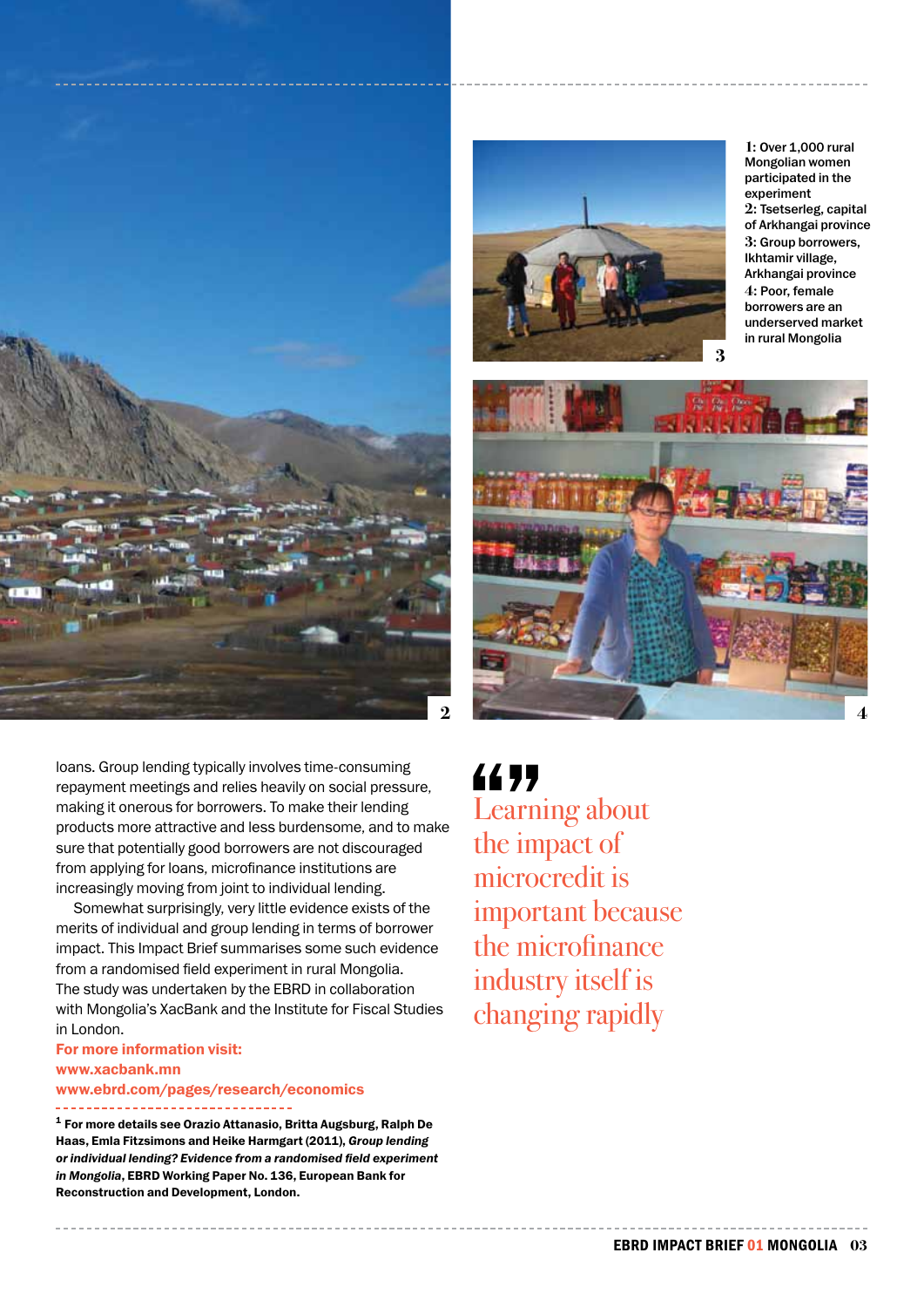# <span id="page-3-0"></span>*The experiment*

Mongolia is the most sparsely populated country in the world and this makes disbursing, monitoring and collecting small loans very costly. The aim of the experiment was therefore to find out whether group lending could be an effective and efficient way to lend in this context. Note that, unlike in many other countries, Mongolian microcredit has traditionally been provided as individual loans, reflecting concerns that the nomadic lifestyle of indigenous Mongolians had impeded the build-up of sufficient social capital.

Our experiment took place in 40 villages (see map). XacBank was interested in expanding access to those borrowers who are both poor and female, an underserved market segment. The bank also regarded the study as a demonstration project for a potential expansion strategy outside Mongolia. A total of 1,148 women from the poorest parts of the population participated, and detailed faceto-face interviews took place with each of them during March and April 2008 (the baseline survey). The survey was used to measure variables that reflect households' living standards and that could in principle be affected by access to microcredit during a 1.5-year period. These outcome variables include:

- income, consumption and savings
- entrepreneurial activity and labour supply
- asset ownership and debt
- informal transfers, such as financial support of friends or family.

After the baseline survey, randomisation took place at the village level: women in 15 villages received access to individual loans and women in another 15 villages had access to group loans. In the other 10 control villages XacBank did not lend to any of the participating women for the duration of the experiment. The randomisation successfully removed selection bias, allowing the research team to attribute post-treatment differences in outcomes to the two lending programmes.

The treatment period (that is, the period during which XacBank disbursed loans) lasted 1.5 years, from April 2008 to September 2009, with some variation across villages. During this time, 57 per cent and 50 per cent of the respondents in the group- and individual-lending villages, respectively, borrowed from XacBank. The probability of receiving a microloan during the experiment was 24 percentage points higher in treatment than in control villages.

In October-November 2009 the research team conducted a follow-up survey to once more measure the poverty status and economic activities of all the participating women. The data of both survey rounds were then combined and used to measure the impact of the programmes on poverty. All women who initially signed up in treatment villages, irrespective of whether they borrowed, were compared with those who signed up in the control villages.



This map shows the geographical location of the 10 control villages as black dots, the 15 individual-lending villages as orange dots, and the 15 group-lending villages as white dots. The five Mongolian provinces that participated in the experiment are highlighted in dark grey.

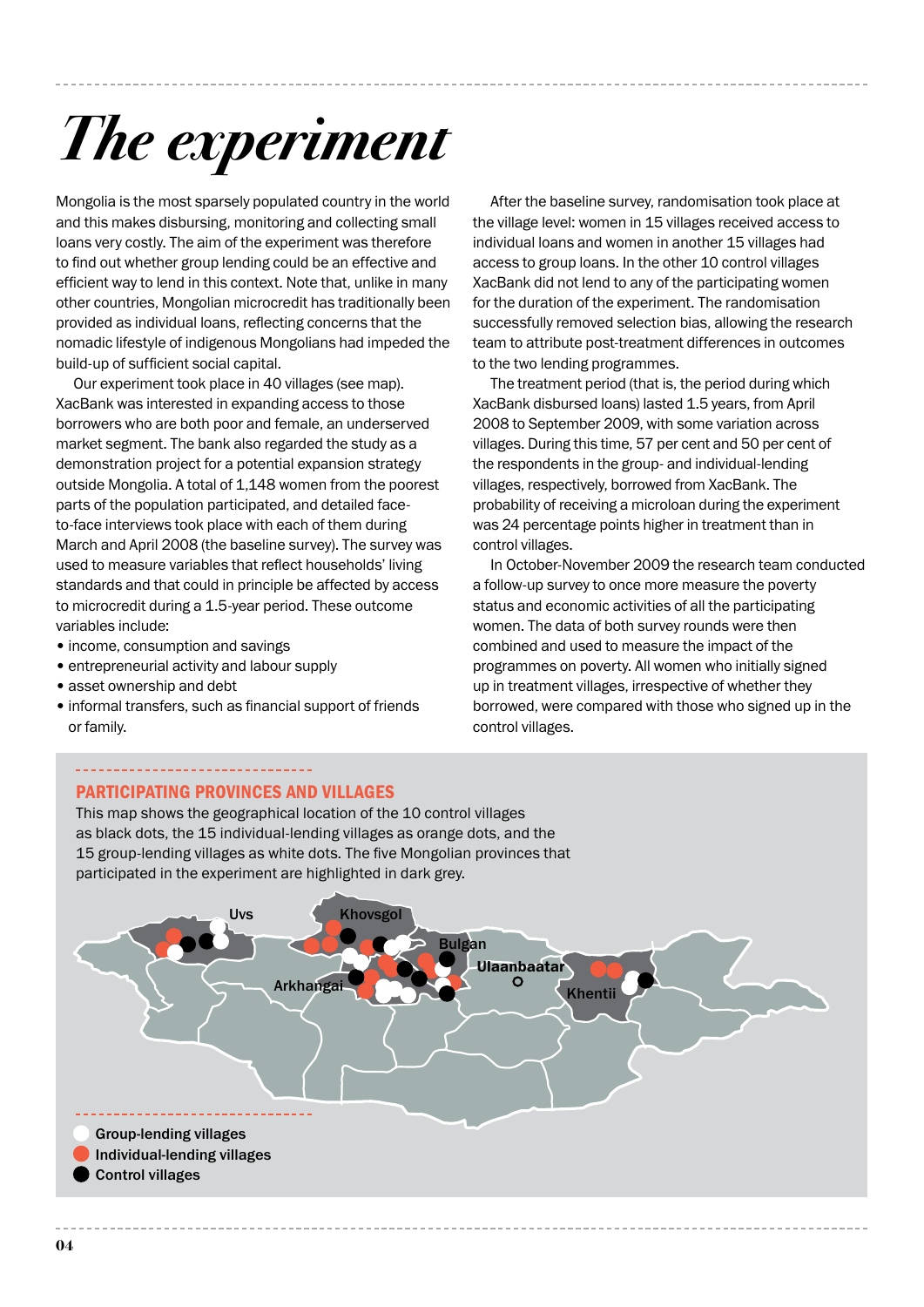<span id="page-4-0"></span>

AT A GLANCE From March 2008 to November 2009.

**1,148**<br>women from the poorest parts of the population took part

**40** villages participated

**1.5** number of years during which XacBank disbursed loans

**24%**<br>
increase in probability of participants

in treatment villages receiving a microloan compared with control villages

**1:** A family by their traditional ger **2:** A group borrower discusses her enterprise with the research team and XacBank, Bulgan village, Arkhangai province **3:** Herders outside Ulaanbaatar, **1** Mongolia's capital



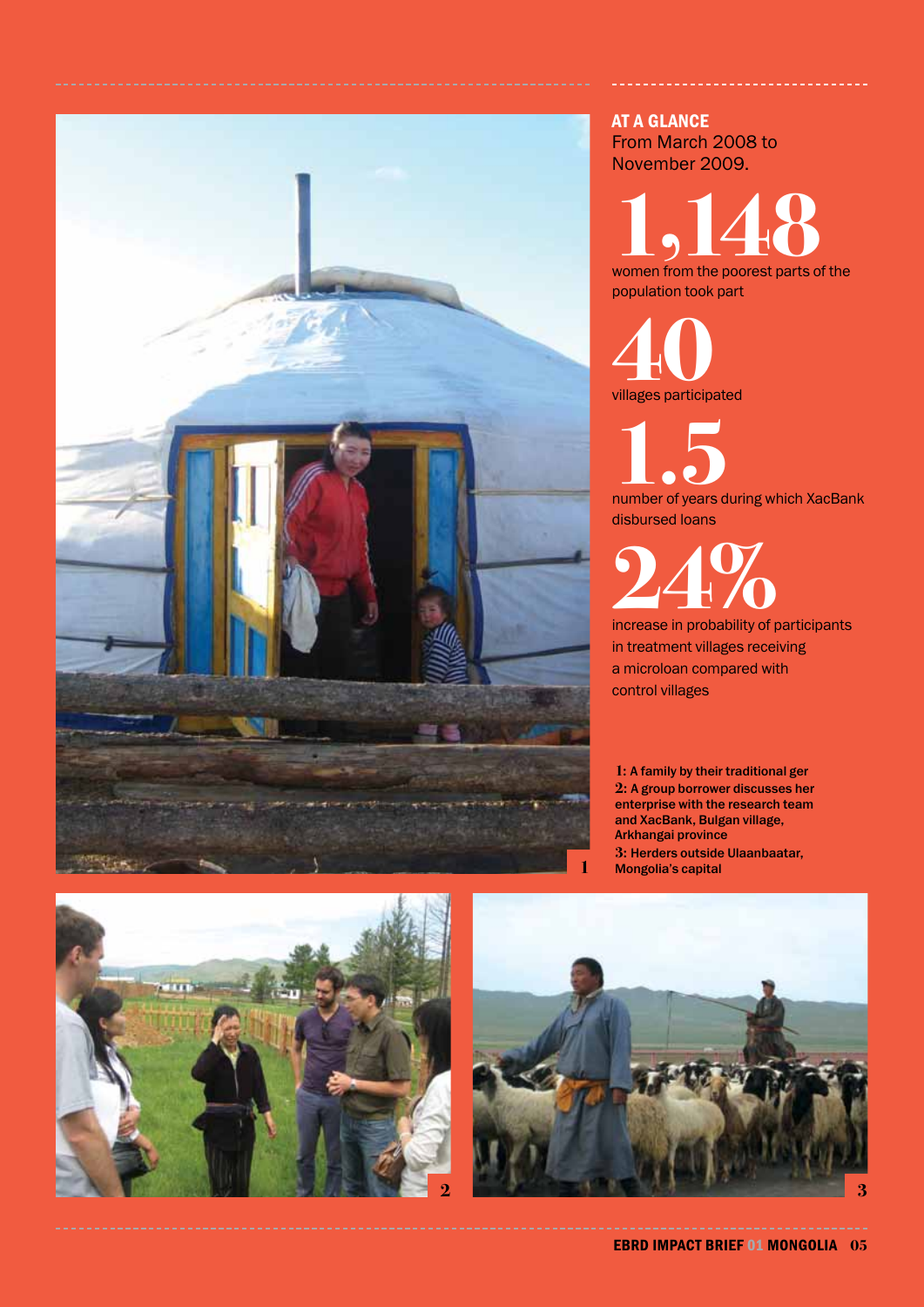### <span id="page-5-0"></span>Group lending versus **individual** lending: *similarities...*

Although XacBank's loans were intended to finance business creation, about half of all credit was used for household rather than business purposes in both the group- and individual-lending villages. For instance, at the end of the experiment the probability of owning a VCR or radio was 17 and 14 per cent higher in the group- and individuallending villages, respectively, than in the control villages. For large household appliances the corresponding figures are 9 and 7 per cent.

A second finding that holds for both treatment programmes is that less-educated women seemed to benefit more. Education can be seen as a proxy for longterm poverty, more reliable than a wealth indicator as it is easier to measure and is more stable over time. The results suggest that it was the poorer part of the targeted population that benefited most from XacBank's microcredit, regardless of how it was delivered.

Third, there were no differences in repayment behaviour between both lending programmes. Giné and Karlan (2010) also compare repayment rates between group and individual lending – both with mandatory weekly repayment meetings – and find no significant differences. 2 In the Mongolian case neither loan programme included mandatory repayment meetings.

2 X. Giné and D. Karlan (2010), *Group versus individual liability: Long-term evidence from Philippine microcredit lending groups*, mimeo.

> **1:** Inside a branch of XacBank **2:** Loan officers, Bulgan Province



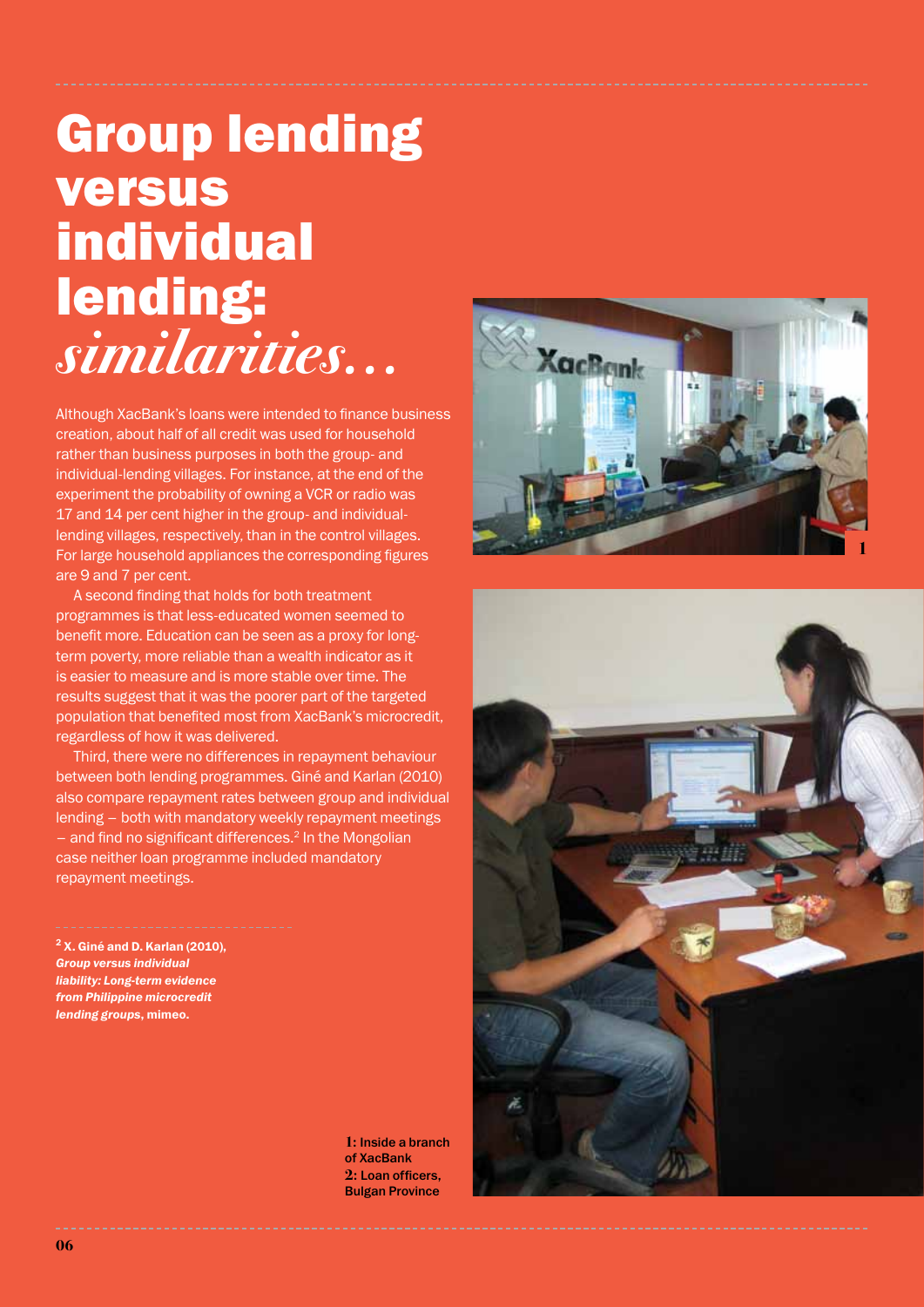<span id="page-6-0"></span>

The research team also found that some effects of group loans differed from those of individual loans, suggesting that the former were more effective. For group loans they found a positive impact on female entrepreneurship, one of the main intermediate objectives of the programmes. This was largely driven by less-educated women who, at the end of the experiment, had a 29 per cent higher chance of operating a business compared with similar women in control villages. This difference is 10 per cent for highly educated women. Enterprise profits increase over time as well.

Did increased entrepreneurial activity feed through to improved household well-being? To answer this question, the team used detailed information on household consumption that was elicited via the surveys. They found a significant and robust increase, relative to control villages,



in food consumption in group-lending villages. Access to group loans led to higher and healthier food consumption, in particular of fresh items such as fruit, vegetables and dairy products. Total food consumption was 17 percentage points higher. Over time there is also an increase in the use of combustibles and felt for the insulation of *gers* – traditional Mongolian felt tents – as well as in the use of other nondurables and total consumption.

As for individual loans, it was found that there was no impact on female entrepreneurship or consumption, not even with increased exposure to credit. But the study does show that over time there is an increased probability that women operate a business jointly with their spouse – and that these joint enterprises gradually become more profitable. Nevertheless, it is not clear whether these longer-term effects translate in the same way into higher consumption as they do for group borrowers. There is no evidence that food consumption goes up with exposure to credit in individual-lending villages.

There is at this stage no evidence of changes in income as a result of either of the programmes, though it may simply be too early to observe such effects. The more sustained and more generalised increase in consumption in grouplending villages seems to indicate that these loans are more effective at increasing permanent income. Why?

One possibility is that joint-liability ensures better discipline. Group discipline may not only prevent the selection of overly risky investment projects, it may also ensure that a substantial part of the loans is actually invested in the first place. The background paper to this Impact Brief includes results on informal transfers that seem to support this hypothesis: women in group-lending  $\rightarrow$ 

Group loans had a positive impact on female entrepreneurship **44 99**<br>Group<br>had a 1